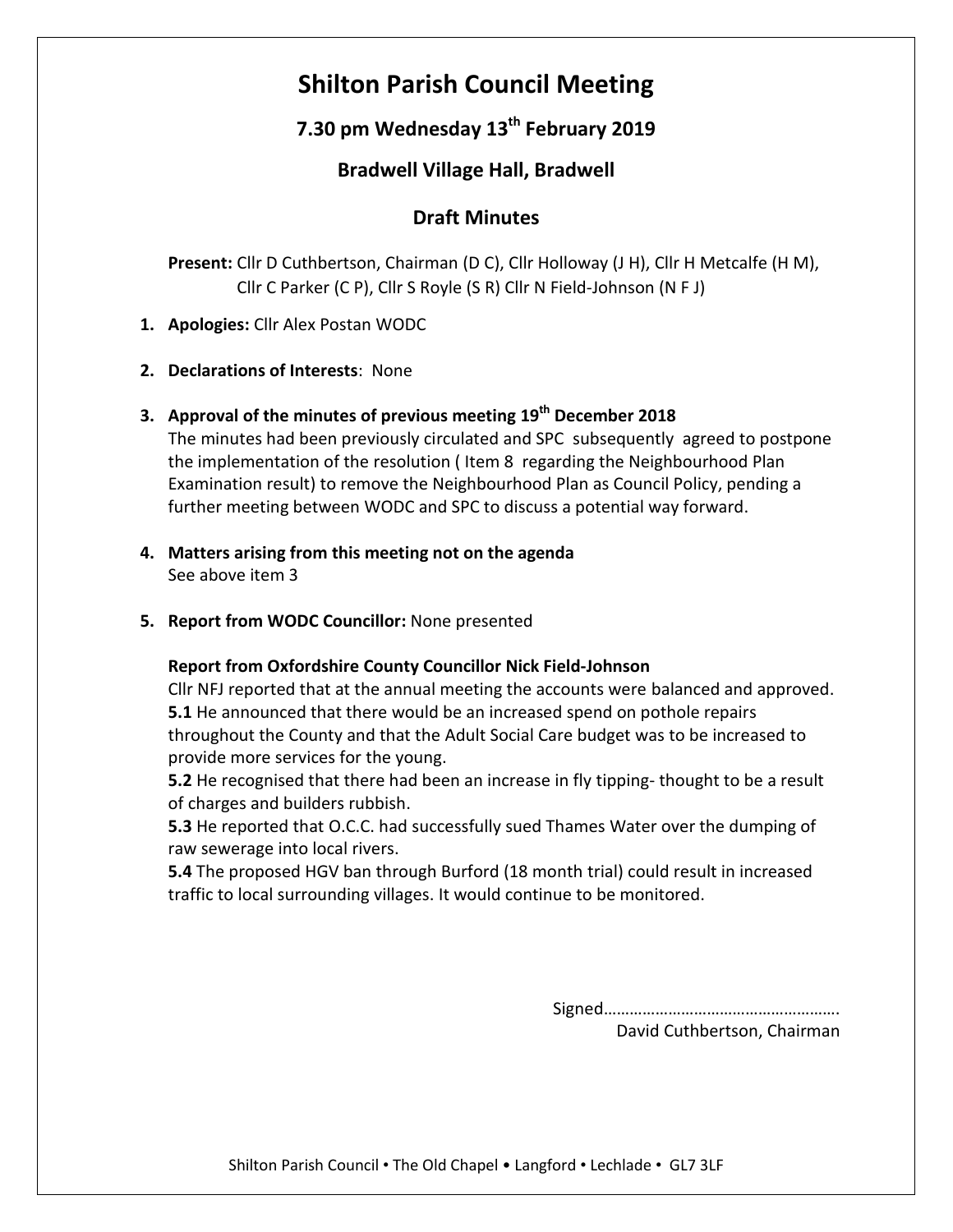#### **6. Planning applications (new and updates):**

- **6.1 Land west of 93a Shilton Road** Carterton (18/03571/FUL) SPC No comment
- **6.2 Church Cottage, Church Lane**, Shilton (19/00238/HHD) SPC considered this as a possible over development of the site would like confirmation that this would not provide additional living accommodation which could impact on car parking on Church Lane. Cllr D C to comment.
- **6.3 Shilton Edge Farm**, Shilton (19/00051/FUL) SPC not in favour Cllr D C to comment
- **6.4 Chestnut Tree Cottage**, Shilton (19/00235/HHD) SPC No Comment

#### **7. Finance Report including account balances & payments to be agreed.**

The Clerk reported that the balance in the current account stood at £6938, although there will be some payments to be settled before the end of the financial year, SPC would be within its budget and its operating targets.

#### **8. Security**.

#### **8.1 Report from Neighbourhood Watch**

Cllr S R reported another burglary.

#### **8.2 C.C.T.V.**

Cllr D C commented that he would be in favour of a village CCTV system and that he had been in touch with two companies. However such a system will require an electrical supply therefore consideration needs to be given to its positioning. He agreed to continue his investigations.

#### **9. Progress on Village Hall Defibrillator.**

A grant of £600 has been agreed towards the cost of the Defibrillator by the British Heart Foundation. SPC will cover the costs of installation and housing unit required. It was suggested from the floor that the defibrillator might be better sited at the Rose & Crown. Cllr DC to speak to Martin Coldicott.

#### **10. Traffic signage in the Parish.**

 Ongoing: Cllr J H is in communication with groups concerning this and associated costs. Cllr P Handley commented that there had previously been a consultation some years ago where it was agreed to implement a 30MPH limit to the turning past Scrubbs Lane. This had never been implemented. He also agreed that he would budget an allowance for signs needed should this go ahead. It was also commented that there is no Give Way sign at the end of Alvescot Lane leading to Hen n Chick Lane.

Signed……………………………………………….

David Cuthbertson, Chairman